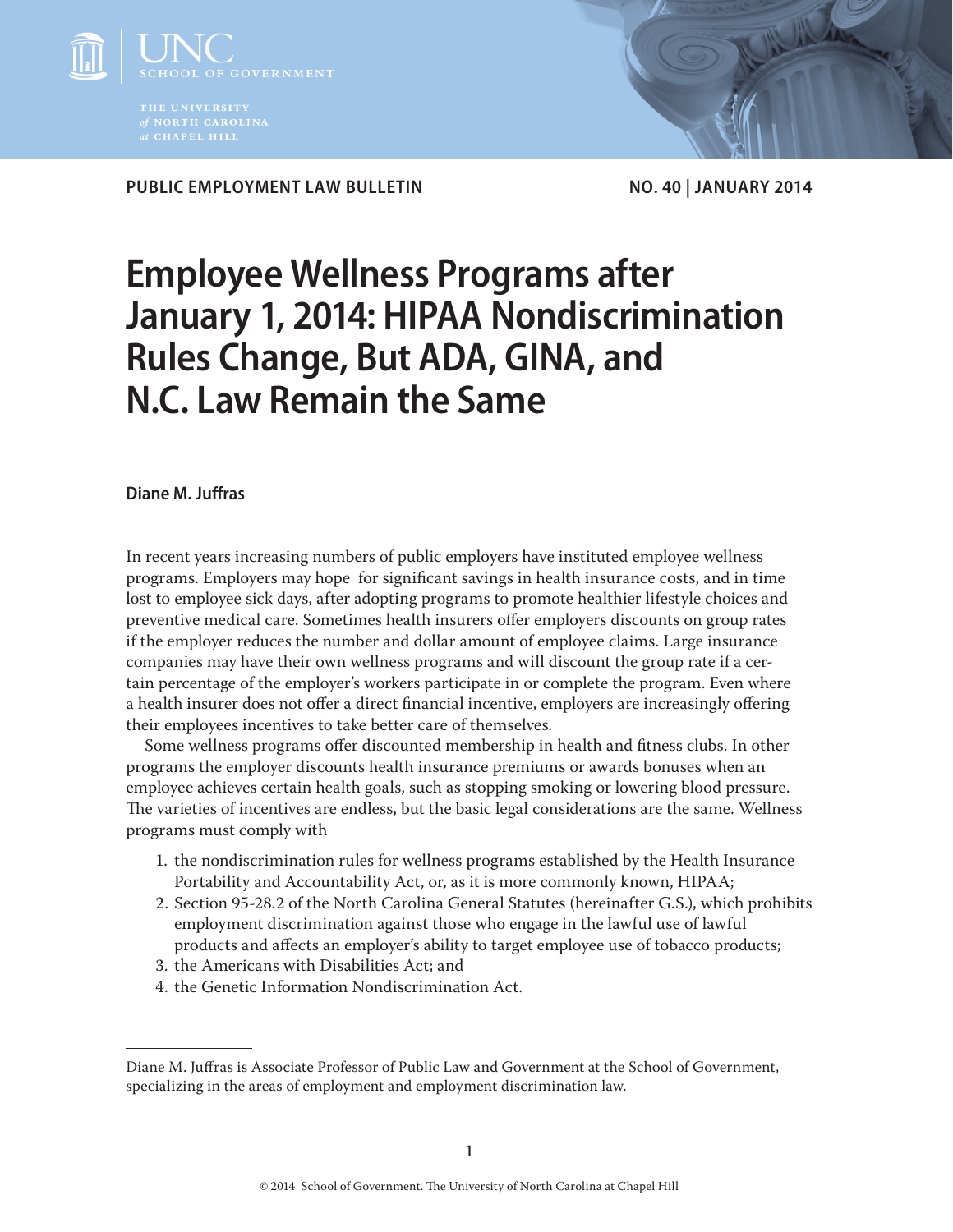## **HIPAA Nondiscrimination Rules for Wellness Programs**

Employee wellness programs are sometimes offered in conjunction with the employer's group health plan and sometimes independently of it. The Health Insurance Portability and Accountability Act (HIPAA) nondiscrimination rules apply only to wellness programs affiliated with an employer health plan because HIPAA applies only to group health plans and group health insurers.1 Thus, for the purposes of local government employers, the HIPAA nondiscrimination rules for wellness programs apply only to those programs offered in direct connection with an employer's group health plan. A wellness program sponsored by an employer that is not connected to a group health plan is not subject to HIPAA's nondiscrimination rules. HIPAA's nondiscrimination rules apply to all employers offering wellness programs in conjunction with health plans, with the exception of local government employers who have self-funded health plans and have chosen to exempt their plans from the nondiscrimination requirements of HIPAA pursuant to 42 U.S.C. § 300gg-21(a)(2) and 45 C.F.R. § 146.180.

#### **Background**

The original HIPAA rules for wellness programs were issued in 2006. Supplemental rules reflecting relevant provisions of the Affordable Care Act became effective January 1, 2014. The only section of the original wellness rules the new rules amend is 45 C.F.R. § 146.121(f). For the purposes of this bulletin, all citations will be to the Code of Federal Regulations (C.F.R.) effective January 1, 2014.

Under HIPAA, a wellness program is "a program of health promotion or disease prevention."<sup>2</sup> There are two kinds of wellness programs: (1) those that do not offer a bonus or reward at all or offer a bonus or reward based merely upon participation, not on the participant's achievement of a health-related goal (participatory wellness programs) and (2) those where one of the conditions for obtaining a reward (for example, a discount, a bonus, or a prize) is that the participant meet a health-related goal or standard (health-contingent wellness programs). Participatory wellness programs automatically satisfy HIPAA's nondiscrimination rules if they are offered to all employees or all employees in a certain class (for example, all full-time employees, or all salaried employees) without restriction.<sup>3</sup> Health-contingent wellness programs, by contrast, must satisfy a series of stringent requirements.<sup>4</sup>

<sup>1.</sup> The Health Insurance Portability and Accountability Act (HIPAA) nondiscrimination rules for wellness programs are jointly issued by the U.S. Department of the Treasury, Department of Labor, and Department of Health and Human Services (DHHS) because the rules implement changes made by both HIPAA, as amended, and the Patient Protection and Affordable Care Act (PPACA, or Affordable Care Act) to the Internal Revenue Code, the Employee Retirement Income Security Act (ERISA), and the Public Health Service Act (PHSA). HIPAA and the HIPAA wellness regulations apply to local government employers through the PHSA—not through ERISA, which does not apply to government employers. Therefore, citations to the regulations as they apply to local government employers are to the regulations issued by DHHS, which enforces the PHSA, and not to the regulations issued by the Department of Labor, which enforces ERISA. For the regulations as issued by DHHS, see 45 C.F.R. pt. 146. For the regulations as issued by the Department of the Treasury, see 26 C.F.R. pt. 54. For the regulations as issued by the Department of Labor, see 29 C.F.R. pt. 2560.

<sup>2.</sup> *See* 45 C.F.R. § 146.121(f).

<sup>3.</sup> *See* 45 C.F.R. §§ 146.121(d)(1) and (f)(2).

<sup>4.</sup> *See* 45 C.F.R. § 146.121(f)(1)(ii).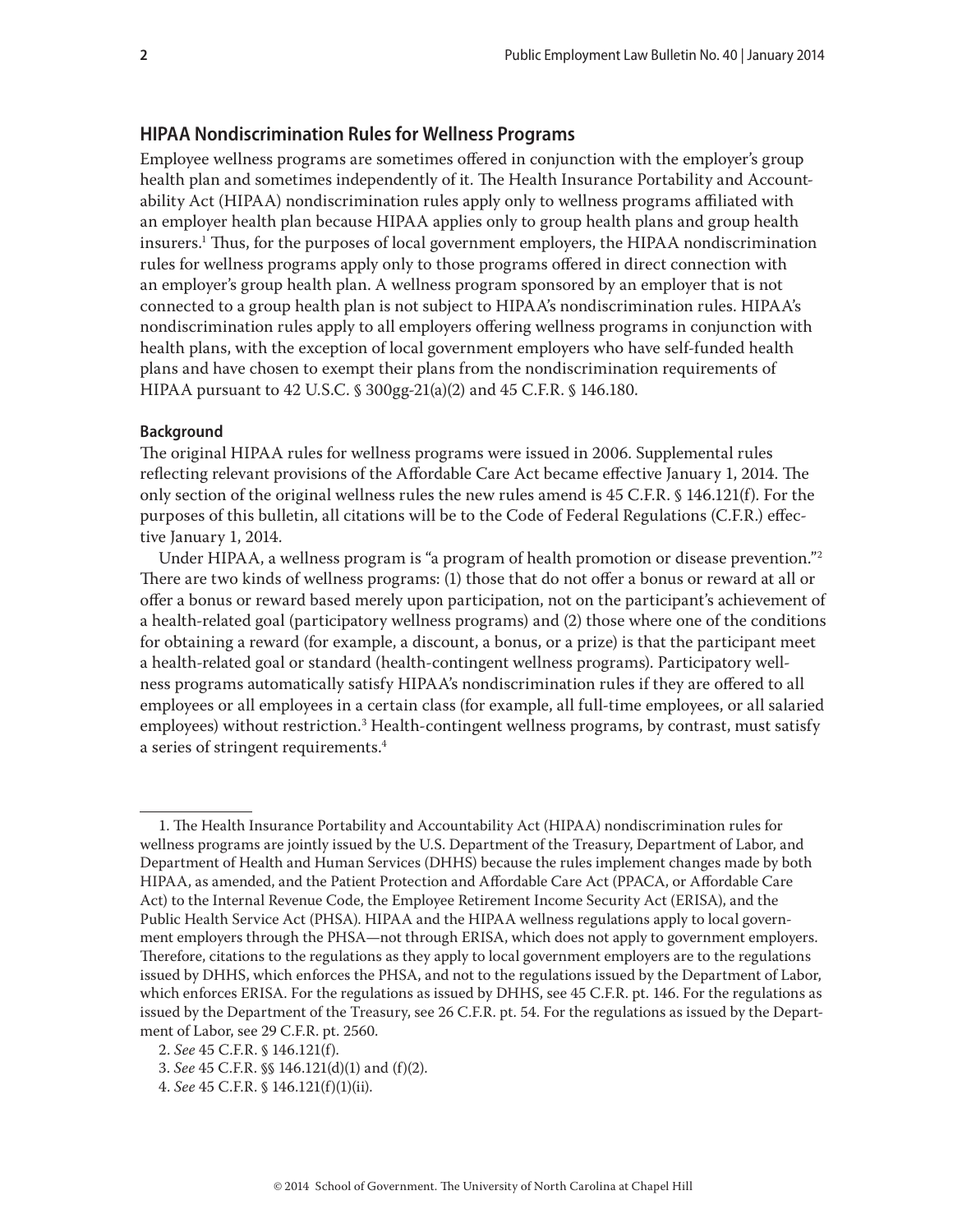#### **Participatory Wellness Programs**

The regulations themselves give several examples of wellness incentives that do not violate HIPAA because they are based only on participation, not on results. These include

- payment by the employer of all or a part of the cost of a health or fitness club membership,
- diagnostic medical tests that reward the employee for participation and not results,
- waiving the co-payments for or co-insurance costs of certain preventive care measures (physical examinations, prenatal care visits, well-child check-ups),
- payment by the employer of all or a part of the cost of a stop-smoking program without regard to whether the employee succeeds in quitting, and
- bonuses or rewards to employees who attend health education seminars without regard to whether the employees adopt recommendations made in the seminars.<sup>5</sup>

Other incentives adopted by local government employers that satisfy the participation-only requirement include bonuses or rewards given to employees who

- receive a flu shot,
- complete a health risk assessment, or
- have their blood pressure checked a certain number of times per year.

In each of these cases, the bonus or reward depends only upon participation, not a result. In this way HIPAA's mandate that employers not discriminate in the provision of health insurance based on any health factor is honored.

A participation-based bonus or reward can take the form of cash; reimbursement of out-ofpocket health expenses; discounts on health insurance premiums; absence of a surcharge; or prizes such as bicycles, cameras, computer equipment, or tickets to sporting or arts events.6 The reward could also include the grant of additional days of sick or vacation leave. One North Carolina local government employer credits employees who receive a flu shot with two additional days of paid sick leave. Wellness programs may—without violating HIPAA—award increasing incentives based on a scale of points given for participation in activities or health checks chosen from a menu of options. For example, an employer might offer ten wellness measures. Employees who participate and meet four measures might receive a \$100 prize; employees meeting six measures might receive \$150, while employees meeting all ten measures might receive \$250.7

#### **Health-Contingent Wellness Programs**

The rules are different, and stricter, for health-contingent programs. Employer group health plan–sponsored wellness programs that offer rewards to participants who meet a health factor–related standard or goal must satisfy the requirements set forth in the HIPAA nondiscrimination rules at 45 C.F.R. § 146.121(f). Health-contingent wellness programs are divided into two subcategories: activity-only wellness programs and outcome-based wellness programs. Activity-only programs are similar to participatory wellness programs in that they do not require employees to reach or maintain a specific health-related result. They do,

7. Employers should remember that to the extent that an employer's wellness program is independent of its group health plan, HIPAA does not apply at all.

<sup>5.</sup> *See* 45 C.F.R. § 146.121(f)(1).

<sup>6.</sup> See 45 C.F.R. § 146.121(f)(1)(i), which defines "reward" as including "a discount or rebate of a premium or contribution, a waiver of all or part of a cost-sharing mechanism, an additional benefit, or any financial or other incentive."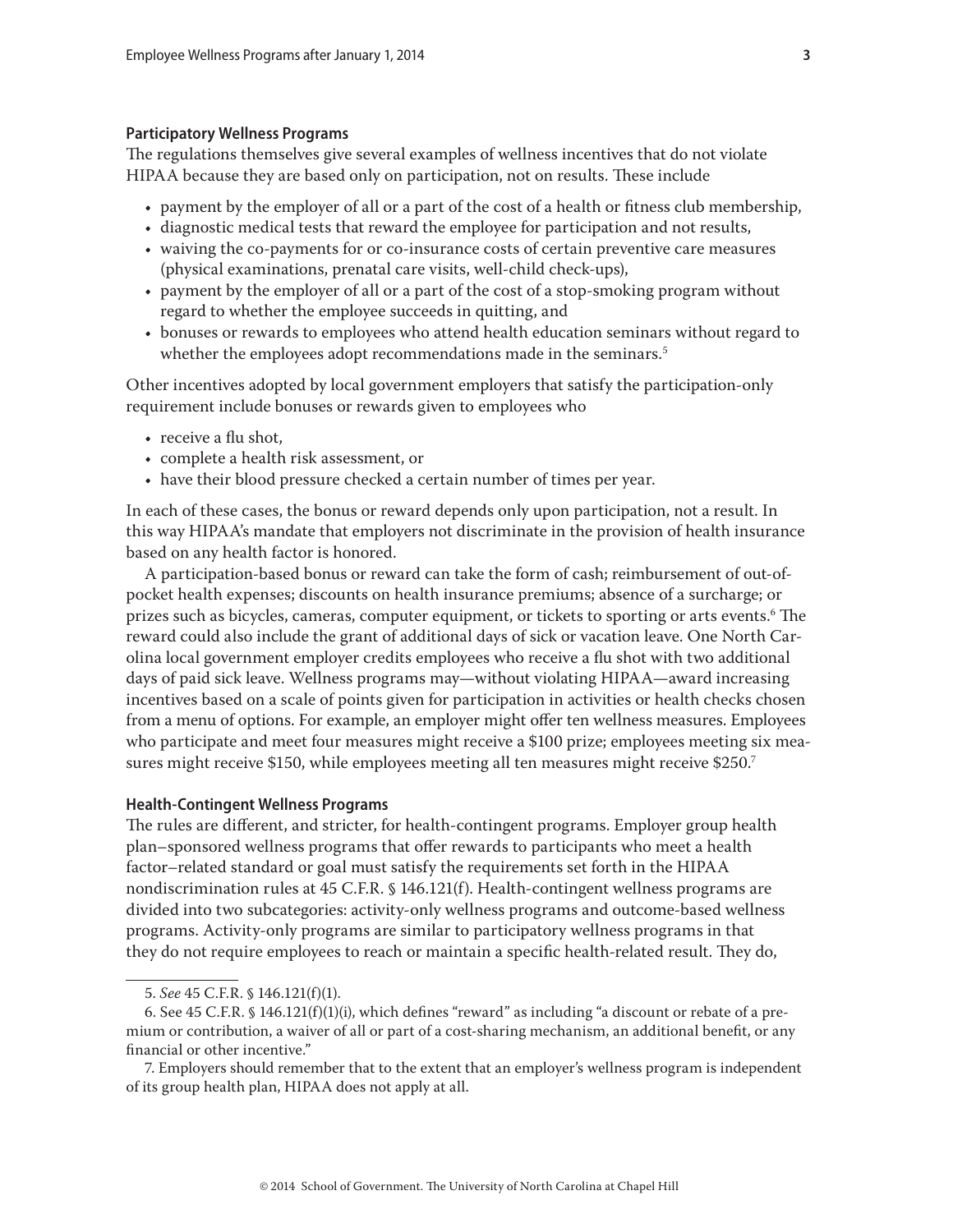however, require employees to perform or complete an activity related to a health factor, such as participating in a walking, exercise, or diet program.<sup>8</sup> An outcome-based wellness program requires a person to attain or maintain a specific health outcome, such as a target cholesterol level or body mass index.9 Examples of outcome-based wellness programs include

- giving an annual premium discount of 30 percent of the cost of employee-only coverage to participants who achieve a cholesterol count under 200;<sup>10</sup>
- waiving a \$250 annual deductible for the following year for participants who have a body mass index between 19 and 26, determined shortly before the beginning of the year;
- providing a form for participants to certify that they have not used tobacco products in the preceding twelve months and assessing a surcharge that is 50 percent of the cost of employee-only coverage to participants who cannot certify they have not used tobacco;<sup>11</sup>
- using a biometric screening or a health risk assessment to identify employees with specified medical conditions or risk factors (such as high cholesterol, high blood pressure, unhealthy body mass index, or high glucose level) and providing a reward to employees identified as within a normal or healthy range for biometrics (or at low risk for certain medical conditions), while requiring employees identified as outside the normal or healthy range (or at risk) to take additional steps (such as meeting with a health coach, taking a health or fitness course, adhering to a health improvement action plan, or complying with a health care provider's plan of care) to obtain the same reward.

#### *Limits on the Amount of a Health-Contingent Wellness Plan Reward*

The rules cap how large the reward may be in a health-contingent wellness plan. Effective January 1, 2014, the maximum allowable reward for achieving one or more health-related goals will increase from 20 percent to 30 percent of the cost of employee-only coverage under the plan.<sup>12</sup> The rule specifies that the cost of coverage includes the total cost of coverage, adding together both the employer and the employee share of premium contributions. Where an employee has enrolled a spouse or dependents in the health plan and they are eligible to participate in the wellness program, the reward for achieving a health-related goal must not exceed 30 percent of the total cost (employer and employee share) of employee/spouse or employee/family coverage, as the case may be.<sup>13</sup> Where the health-related goal is the cessation of tobacco use or a reduction in the employee's use of tobacco, the maximum allowable reward will be 50 percent of the cost of employee-only coverage.<sup>14</sup> Where a wellness program has both a health-related goal unrelated to tobacco use and a tobacco-cessation component, the program must satisfy the 30 percent test and the 50 percent test both separately and together.<sup>15</sup>

10. The original rule limited the discount to 20 percent of the cost of coverage.

11. The original rule limited the amount of a discount or surcharge related to tobacco use to 20 percent.

13. *See* 45 C.F.R. §§ 146.121(f)(3)(ii) and (4)(ii).

14. *See* 42 U.S.C. § 300gg-4(j)(3)(A) and 45 C.F.R. § 146.121(f)(5). The 50 percent limit applies to selfinsured and grandfathered plans as well, even though they may be exempt from other provisions of the Affordable Care Act and the new wellness provisions.

15. *See* 45 C.F.R. § 146.121(f)(5)(ii), Example 3.

<sup>8.</sup> *See* 45 C.F.R. § 146.121(f)(1)(iv).

<sup>9.</sup> *See* 45 C.F.R. § 146.121(f)(1)(v).

<sup>12.</sup> *See* 45 C.F.R. § 146.121(f)(5).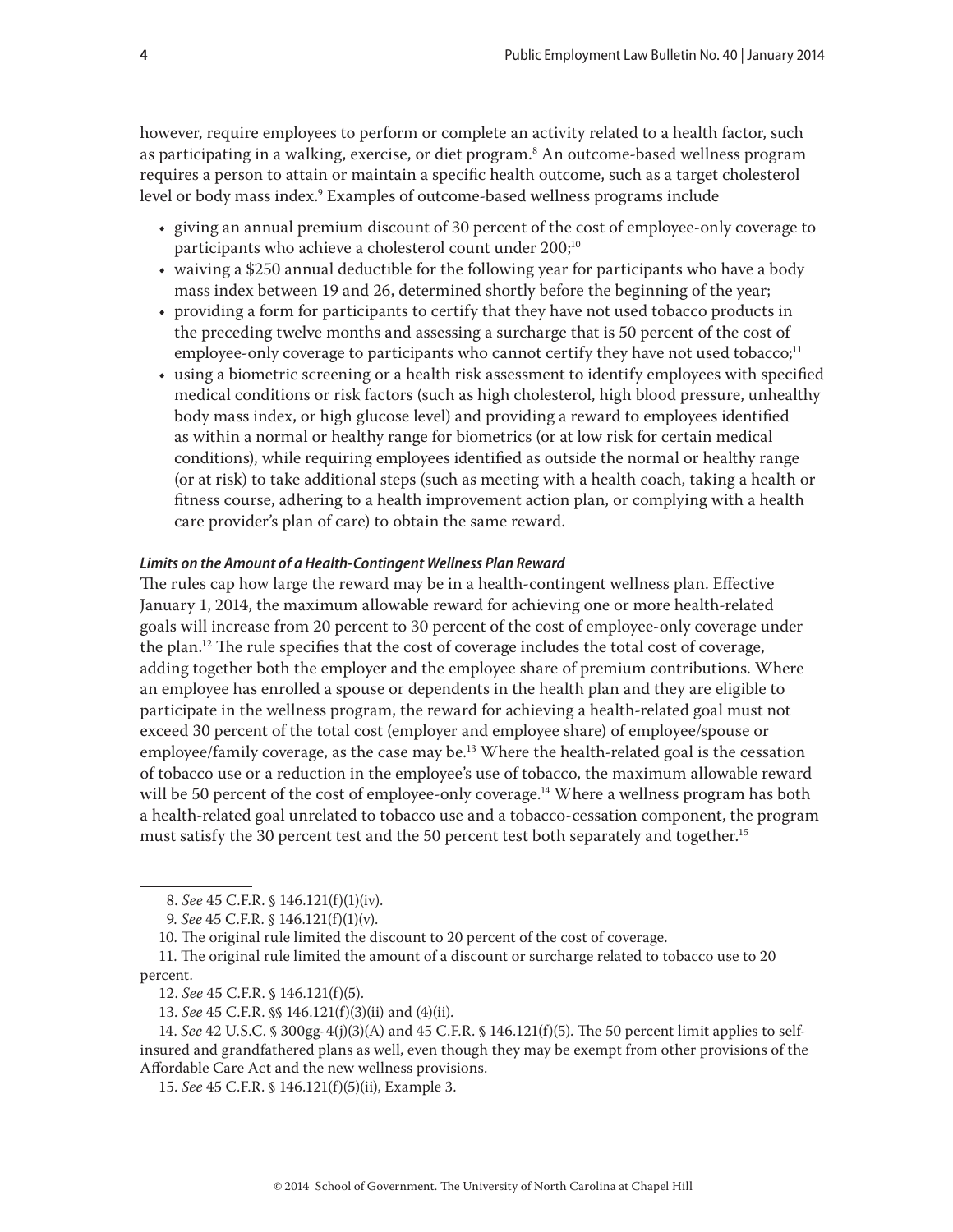#### *Additional Requirements for Health-Contingent Wellness Plans*

A health-contingent wellness program must also satisfy these additional criteria effective January 1, 2014:

- The program must be reasonably designed to promote health or prevent disease.<sup>16</sup>
- Employees must be given the opportunity to qualify for the reward at least once a year.<sup>17</sup>
- A reasonable alternative method of obtaining the reward, or a waiver of the standard, must be available for any individual for whom it is unreasonably difficult to meet the standard because of a medical condition or for whom it is not medically advisable to attempt to meet the standard.18
- The fact that a reasonable alternative method or waiver of the standard is available must be set forth in all materials describing the terms of the wellness program.<sup>19</sup>

There must be a reasonable alternative method of obtaining the reward, or a waiver of the standard, for any individual for whom it is unreasonably difficult to meet the standard because of a medical condition, or for whom it is not medically advisable to attempt to meet the standard. The alternative method of obtaining the award or waiver of the standard must be available to all similarly situated individuals.<sup>20</sup> The employer need not determine in advance what the reasonable alternative will be (and a reasonable alternative may differ for employees with different medical conditions) but may wait to do so until an alternative is requested.<sup>21</sup> The new rule adds some qualifications to what constitutes a reasonable alternative standard. First, where the employer decides that completion of an educational program is a reasonable alternative standard for an employee who cannot satisfy the original health-contingent goal, the employer is responsible for identifying and paying for that educational program.<sup>22</sup> The time commitment associated with participating in the educational program must be reasonable. A reasonable program could not, for example, require an employee to attend a one-hour session each evening.<sup>23</sup> Next, where the employer decides the reasonable alternative standard should be a diet program, the employer must bear the cost of membership in the program, although the employer is not required to cover the cost of meals associated with it.<sup>24</sup> Finally, if the employer or health plan's medical professionals recommend a reasonable alternative standard and an employee's personal physician concludes that the alternative standard is not medically appropriate for that employee, the employer must find another reasonable alternative.<sup>25</sup>

- 19. *See* 45 C.F.R. §§ 146.121(f)(3)(v) and (f)(4)(v).
- 20. *See* 45 C.F.R. §§ 146.121(f)(3)(iii)(A) and (f)(4)(iii)(A).

23. *See* 45 C.F.R. §§ 146.121(f)(3)(iv)(C)(2) and (f)(4)(iv)(C)(2).

<sup>16.</sup> *See* 45 C.F.R. §§ 146.121(f)(3)(iii) and (f)(4)(iii).

<sup>17.</sup> *See* 45 C.F.R. §§ 146.121(f)(3)(i) and (f)(4)(i).

<sup>18.</sup> *See* 45 C.F.R. §§ 146.121(f)(3)(iv)(A)(1) and (2) and (f)(4)(iv)(A).

<sup>21.</sup> *See* 45 C.F.R. §§ 146.121(f)(3)(iii)(B) and (f)(4)(iv)(B).

<sup>22.</sup> *See* 45 C.F.R. §§ 146.121(f)(3)(iv)(C)(1) and (f)(4)(iv)(C)(1).

<sup>24.</sup> *See* 45 C.F.R. §§ 146.121(f)(3)(iv)(C)(3) and (f)(4)(iv)(C)(3).

<sup>25.</sup> *See* 45 C.F.R. §§ 146.121(f)(3)(iv)(C)(4) and (f)(4)(iv)(C)(4).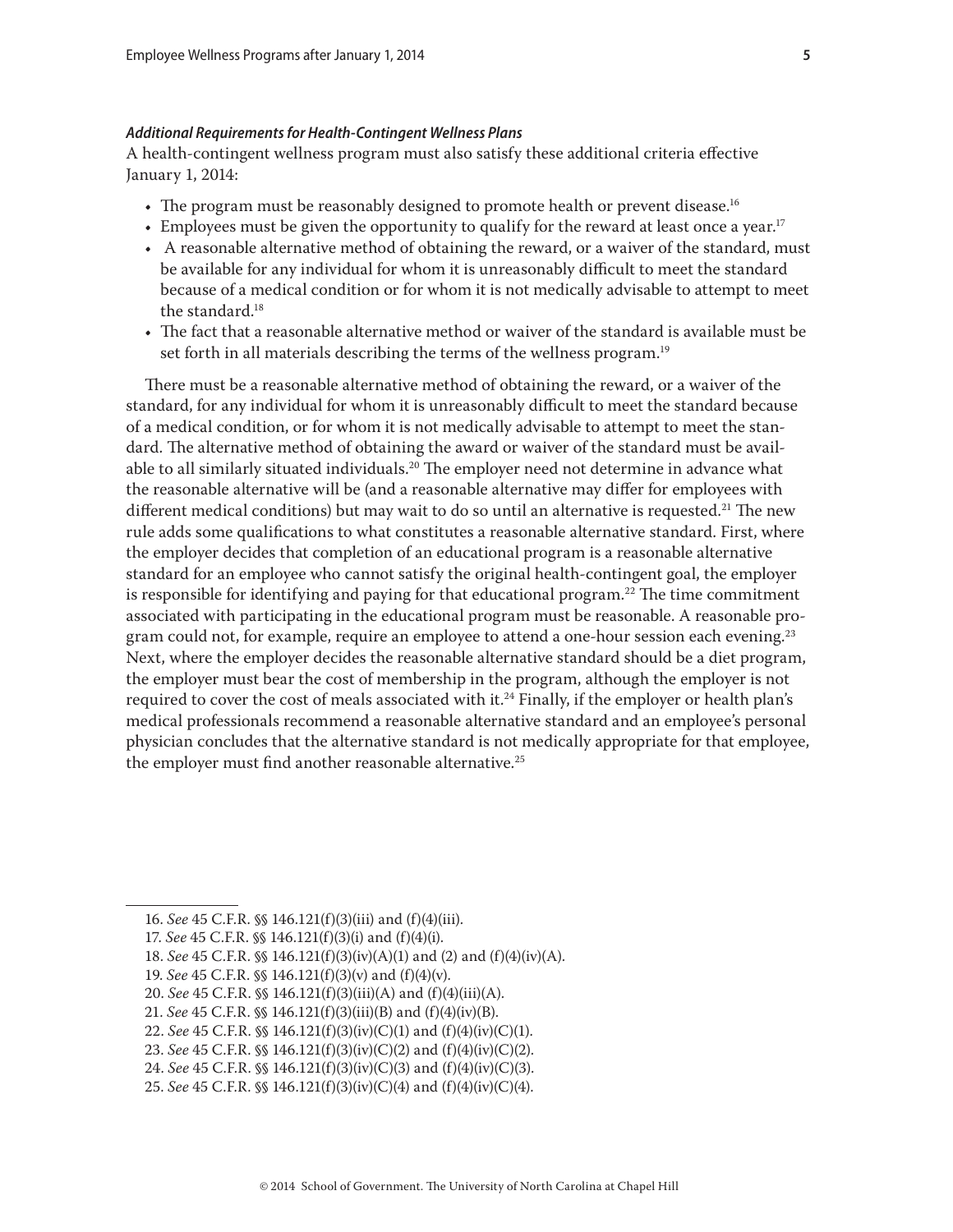*Verification of Medical Conditions Affecting Employee Participation in Health-Contingent Programs* The new rule allows employers to seek verification from an employee's personal physician that the employee has a health factor that makes it inadvisable or unreasonably difficult for that employee to satisfy the standard of a health-contingent activity-only program.<sup>26</sup> Although HIPAA permits the request for physician verification, it does not authorize the employer or the group health plan to inquire into the nature or diagnosis of the condition that limits the employee's ability to meet the standard. An inquiry into the details of an employee's health condition remains prohibited by the Americans with Disabilities Act.<sup>27</sup> In contrast, the rule does not allow employers to seek physician verification where a medical condition prevents an employee from meeting the standard of a health-contingent health-outcome program.<sup>28</sup> That is because the new rule requires employers to offer all employees who do not meet an initial standard a reasonable alternative standard without consideration of why they could not meet the initial standard.<sup>29</sup>

#### **Reasonable Alternative Standards**

The regulation taking effect on January 1, 2014, requires significantly more of employers who offer health-contingent wellness programs than did the original rule, regardless of whether the programs are activity-only or outcome-based. As the Departments of Treasury, Labor, and Health and Human Services explain in the Supplementary Information section that precedes the new rule itself as first published in the Federal Register, a health-contingent program that does not provide a reasonable alternative standard to qualify for a reward cannot meet the requirement that the program be reasonably designed. With the reasonable alternative standard requirement, the departments seek to ensure "that outcome-based programs are more than mere rewards in return for results in biometric screenings or responses to a health risk assessment, and are instead part of a larger wellness program designed to promote health and prevent disease, ensuring the program is not a subterfuge for discrimination or underwriting based on a health factor."30

The new rule requires employers to engage in a theoretically never-ending cycle of providing reasonable alternative standards for qualifying for a reward. If, for example, an employer offering an activity-only program offers another activity-only program as a reasonable alternative for employees who for medical reasons cannot participate in the first program, it must offer a third reasonable alternative for those who also cannot participate in the second program for the same or a different medical reason. The requirement to offer a reasonable alternative continues without end, until the employer decides to waive the program requirement and allow the employee to receive the reward—something an employer may do at any point in the process.<sup>31</sup> Imagine the following hypothetical:

The town of Paradise, North Carolina, decides to offer its employees a 10 percent discount on their monthly health insurance premium contribution if they participate in a lunchtime aerobic exercise class. Carol, whose physician has told her to avoid exercise classes because they strain the ligaments supporting her knees, will require a reasonable alternative standard to enable her to qualify for the

<sup>26.</sup> *See* 45 C.F.R. § 146.121(f)(3)(iv)(E).

<sup>27.</sup> *See* 42 U.S.C. § 12112(d)(4)(A).

<sup>28.</sup> *See* 45 C.F.R. § 146.121(f)(3)(iv)(E).

<sup>29.</sup> *See* 45 C.F.R. § 146.121(f)(4)(iv)(A).

<sup>30.</sup> *See* 78 Fed. Reg. 33,158, 33,163 (June 3, 2013).

<sup>31.</sup> *See* 45 C.F.R. § 146.121(f)(3)(iv)(D).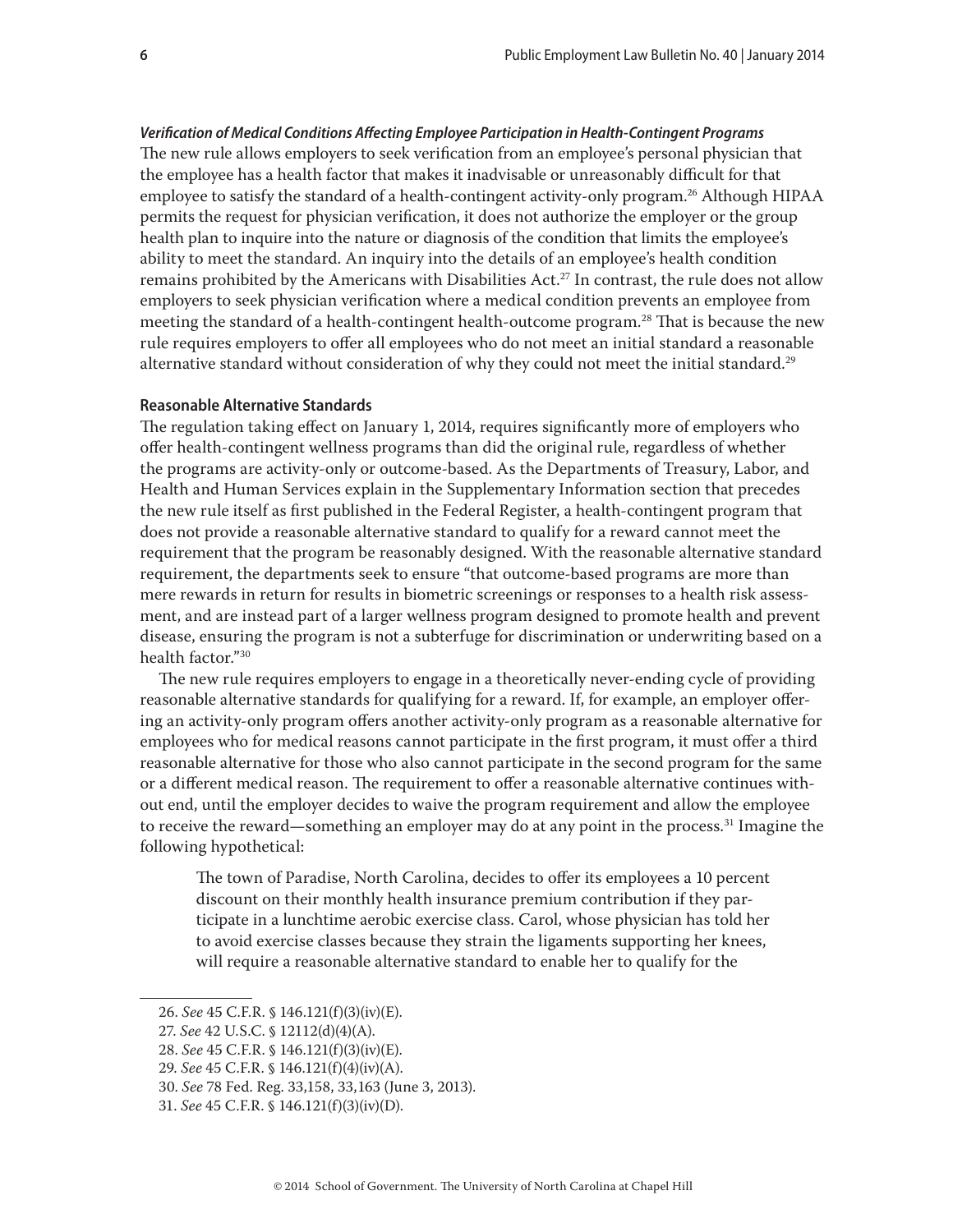regular basis and earns the reward.

10 percent premium contribution discount. The town considers two potential alternatives, either participating in a walking program requiring 150 minutes of walking per week or attending a weekly nutrition class. The town decides to make the walking program the reasonable alternative. Carol, however, also suffers from plantar fasciitis, a painful heel condition, which makes her medically unable to participate in the walking program. The town therefore must offer a reasonable alternative to the walking program. This time it tells her she may qualify for the premium contribution discount by attending a weekly nutrition class. As required by the rule, the town has identified several different classes

The same requirements apply to outcome-based wellness programs. If an employee cannot meet the measurement, test, or screening standard necessary to receive a reward, the employer must either provide a reasonable alternative standard or waive the requirement.<sup>32</sup> The reasonable alternative may be participation in a participation-only program (such as attendance at an education program on obesity or smoking) or completion of an activity-only program (twelve weeks following a diet program without regard to how much weight is lost). If the reasonable alternative measures the same health outcome (weight or blood pressure, for example), the employer must provide the employee who could not meet the initial standard with a modified or lower benchmark to meet.<sup>33</sup> If an employer chooses as its reasonable alternative a requirement to meet a different level of the same standard, it must also give the employee an additional, realistic period of time to meet the new level.34 In the discussion in the Supplementary Information section preceding the rule in the Federal Register, the departments also advise that employees who meet a reasonable alternative standard at a later date than those employees who have met the initial standard must receive the full reward nonetheless, even if payment of the full reward involves a retroactive discount. The departments provide the following explanation:

for which it will pay the cost of enrollment. Carol attends one of the classes on a

For example, if a calendar year plan offers a health-contingent wellness program with a premium discount and an individual who qualifies for a reasonable alternative standard satisfies that alternative on April 1, the plan or issuer must provide the premium discounts for January, February, and March to that individual . . . . In some circumstances, an individual may not satisfy the reasonable alternative standard until the end of the year. In such circumstances, the plan or issuer may provide a retroactive payment of the reward for that year within a reasonable time after the end of the year, but may not provide pro rata payments over the following year.<sup>35</sup>

Consider the following scenario:

The town of Paradise decides to offer a reward of \$150 each year to employees whose cholesterol readings are 160 or lower. The initial blood test is performed on January 15. Will has a cholesterol level of 140 and receives his \$150 with his next paycheck. Rick's cholesterol level is 250. Rick's doctor thinks that he can

<sup>32.</sup> *See* 45 C.F.R. § 146.121(f)(4)(iv)(A).

<sup>33.</sup> *See* 45 C.F.R. § 146.121(f)(4)(iv)(D).

<sup>34.</sup> *See* 45 C.F.R. § 146.121(f)(4)(iv)(D)(2).

<sup>35.</sup> *See* 78 Fed. Reg. 33,158, 33,163 (June 3, 2013).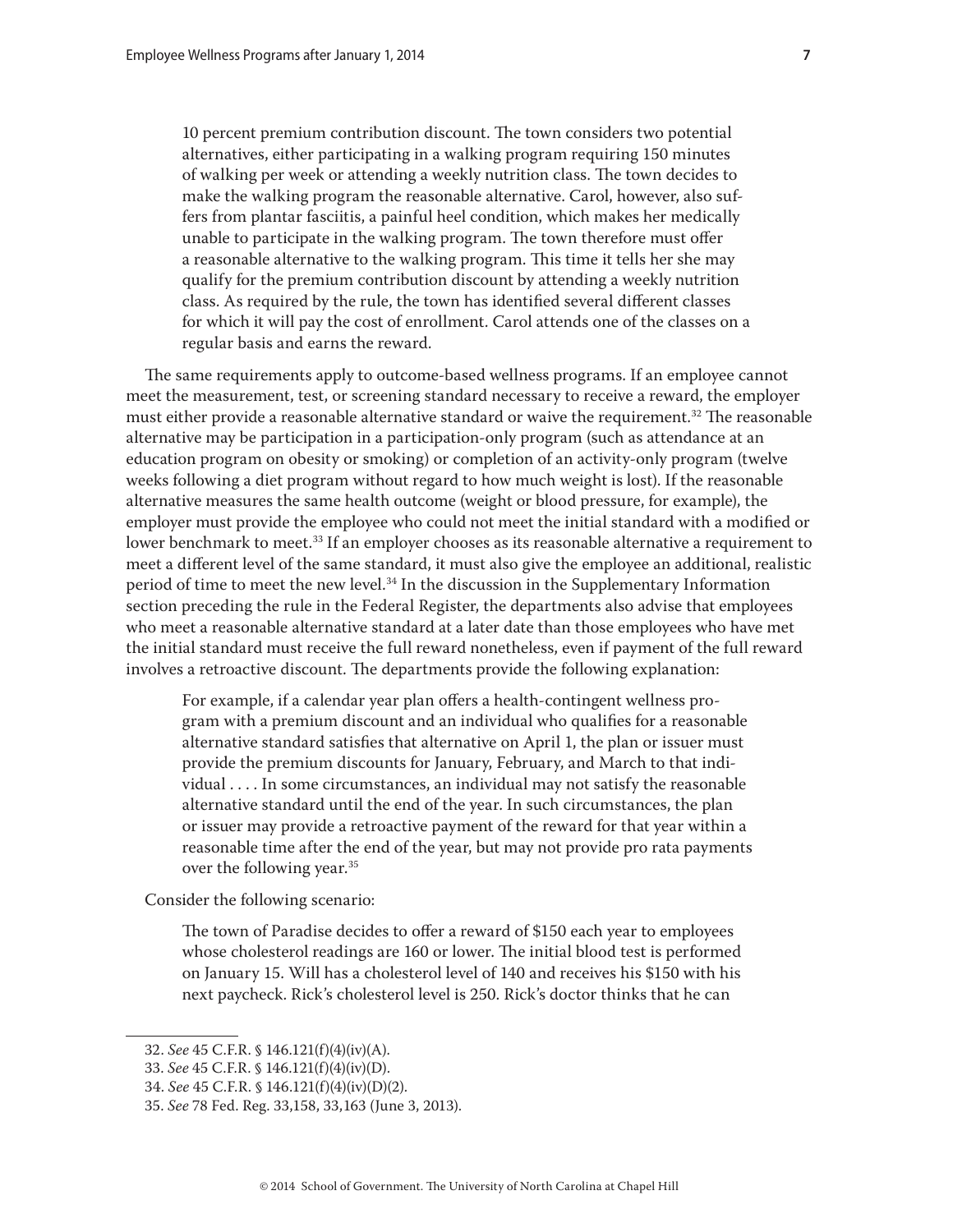reasonably be expected to meet a cholesterol standard of 200 if he exercises more and reduces his intake of fatty foods. In June his cholesterol remains stuck at 250. In December, though, Rick reaches his alternative goal of 200. Rick receives the same \$150 reward that Will received back in January even though it has taken him all year to reach 200.

The new rule revises the language that must be used to publicize the fact that a reasonable alternative method or waiver is available. The approved language reads as follows:

Your health plan is committed to helping you achieve your best health status. Rewards for participating in a wellness program are available to all employees. If you think you might be unable to meet a standard for a reward under this wellness program, you might qualify for an opportunity to earn the same reward by different means. Contact us at [insert contact information] and we will work with you to find a wellness program with the same reward that is right for you in light of your health status.<sup>36</sup>

*One Final Note*. The HIPAA definition of *health factor* is broad: it means health status, medical condition, claims experience, receipt of health care, medical history, genetic information, and evidence of insurability or disability.<sup>37</sup> Therefore, a wellness program that seeks to reduce the number of employee visits to a healthcare provider, or to reduce the total dollar amount of claims the health plan incurs on behalf of an individual employee, must satisfy the wellness program requirements to the same extent as one that seeks to reduce employees' cholesterol readings or blood pressure.

# **Health Insurance Discounts for Nonsmokers**

Employers who wish to contain health insurance costs by encouraging employees to stop smoking may, of course, offer smoking cessation programs to employees free of charge or at a reduced rate. Unless a waiver of the program fee or a discount in the employee's share of health insurance premiums is tied to the employee actually quitting, a smoking cessation program would not violate HIPAA's nondiscrimination requirements, even if offered in conjunction with the employer's health plan. Where, however, the employer seeks to tie an employee's status as a nonsmoker to a discount in the cost of health insurance for the employee or any dependents (that is, by reducing the amount of a premium, reducing co-payments or co-insurance, or avoiding a surcharge based on tobacco use), caution and legal counsel are advisable. Under HIPAA's nondiscrimination rules, an employer who gives a benefit to employees who certify they do not smoke must offer a reasonable alternative method for achieving the discount to those medically unable to meet the goal of not smoking. An employer must offer a reasonable alternative method for achieving the nonsmoker reward whether that reward is in the form of a discount on health insurance fees or the elimination of a surcharge on employees who do smoke. The new rule expressly states that

[r]eferences in this section to a plan providing a reward include both providing a reward (such as a discount or rebate of a premium or contribution, a waiver of all or part of a cost-sharing mechanism, an additional benefit or any financial or

<sup>36.</sup> *See* 45 C.F.R. § 146.121(f)(6).

<sup>37.</sup> *See* 42 U.S.C. § 300gg-1(a)(1); 45 C.F.R. § 146.121(a)(1).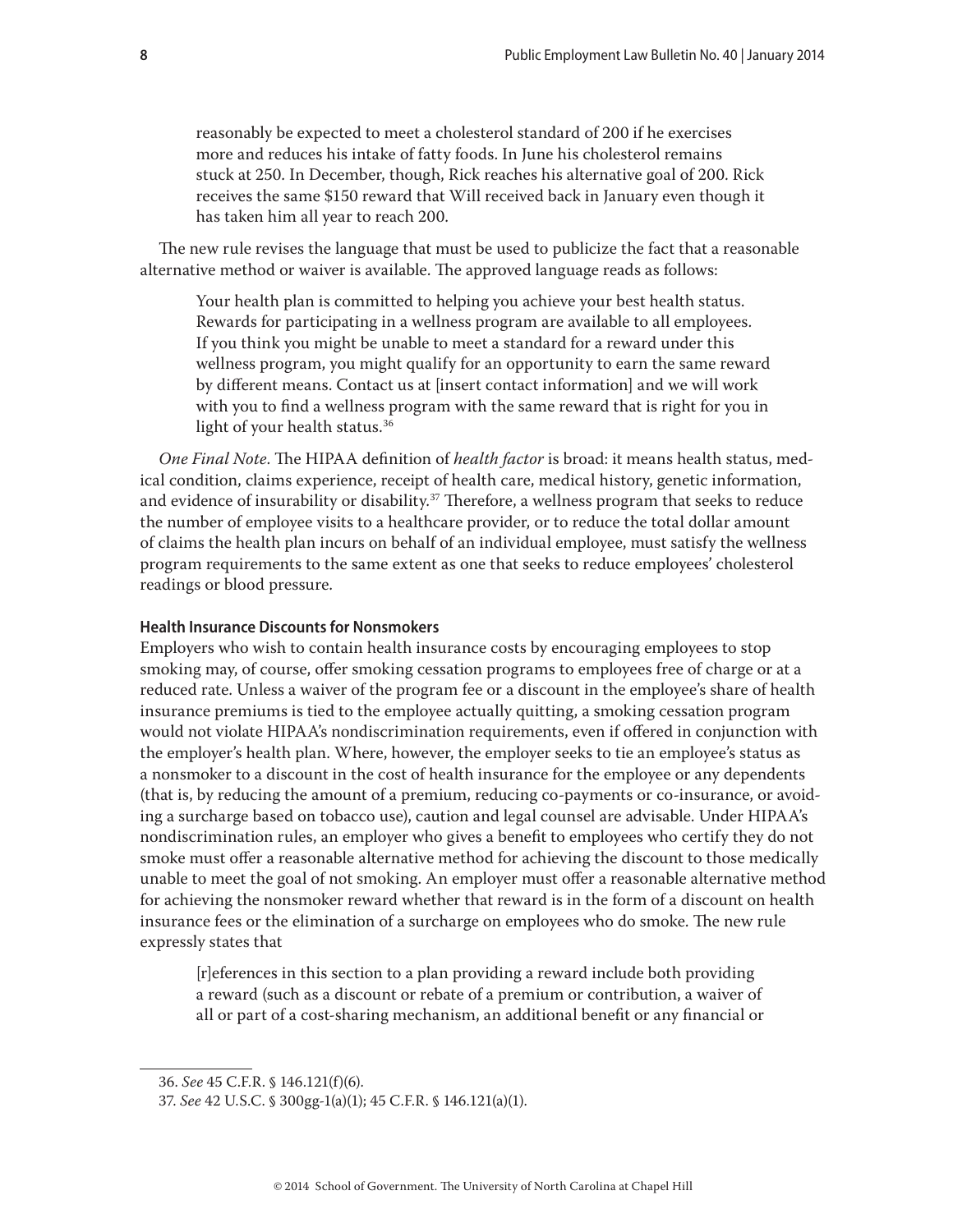other incentive) and imposing a penalty (such as a surcharge or other financial or nonfinancial disincentive).38

The rules themselves cite addiction to nicotine as a possible reason why an employee might be unable to provide a nonsmoker certification. In such a case, the employer must offer the employee alternative ways to earn the health insurance discount. Employers can pay for smokers to participate in a smoking cessation program, for example, and waive the premium or other type of surcharge if they complete the program, even if they do not manage to stop smoking.<sup>39</sup>

## **G.S. 95-28.2: The Lawful Use of Lawful Products and Insurance Requirements**

The Health Insurance Portability and Accountability Act (HIPAA) and its nondiscrimination rules are just the first of four legal constraints on employer wellness programs. The second comes from North Carolina law. North Carolina employers must comply with a state statute regulating health insurance premium differentiation based on smoking. G.S. 95-28.2(d) provides that an employer may make distinctions between smokers and nonsmokers in the price or type of coverage it offers if three requirements are met. First, and most importantly, the differential rates must reflect actuarially justified differences. An employer may not simply assume that the differential it is adopting (or that has been offered by a third-party insurer) is correct or reasonable. The employer must support the difference between the rates for smokers and nonsmokers with actuarial data. Insurance companies will generally have this information, but employers must ensure it exists and is available before offering a differential rate. Second, the employer must set forth the differentials in a written notice to employees. Third, and most importantly, the employer must itself contribute the same dollar or percentage amount toward the premium for each employee, whether smoker or nonsmoker.<sup>40</sup> The logical consequence of this third requirement is that most employers will not achieve any direct savings on their own insurance costs. In fact, they will likely incur additional costs, since HIPAA requires them to offer smoking cessation or educational programs as alternative ways for smokers to earn a health insurance discount. Employers should nevertheless consider the long-term indirect cost savings that a healthier, nonsmoking workforce may achieve. All employee wellness programs with a discount for nonsmokers must comply with G.S. 95-28.2 whether or not the programs are subject to HIPAA.

Some employers, such as the State of North Carolina, through the North Carolina State Health Plan for Teachers and State Employees, have added a surcharge to the amount paid for coverage under the plan by smokers. Is this surcharge lawful under HIPAA and G.S. 95-28.2(d)? It is not clear that denoting an increased out-of-pocket cost to smoking employees and dependents a "surcharge" satisfies G.S. 95-28.2(d)'s first requirement that the differential rates reflect actuarially justified differences unless the employer can point to data that correlates with the specific amount of the surcharge it has adopted. And, imposition of a surcharge violates HIPAA's nondiscrimination rules for wellness programs if the employer does not provide a reasonable alternative way for smokers to avoid the surcharge.<sup>41</sup>

<sup>38.</sup> *See* 45 C.F.R. § 146.121(f)(1)(i).

<sup>39.</sup> *See* 45 C.F.R. § 146.121(f)(4)(E)(vi), Examples 6, 7, and 8.

<sup>40.</sup> *See* Section 95-28.2(d) of the North Carolina General Statutes.

<sup>41.</sup> The state's program does not provide a reasonable alternative way for smokers to avoid the surcharge, but as a self-funded plan, the State Health Plan is exempt from this requirement pursuant to 42 U.S.C. § 300gg-21(a)(2) and 45 C.F.R. § 146.180.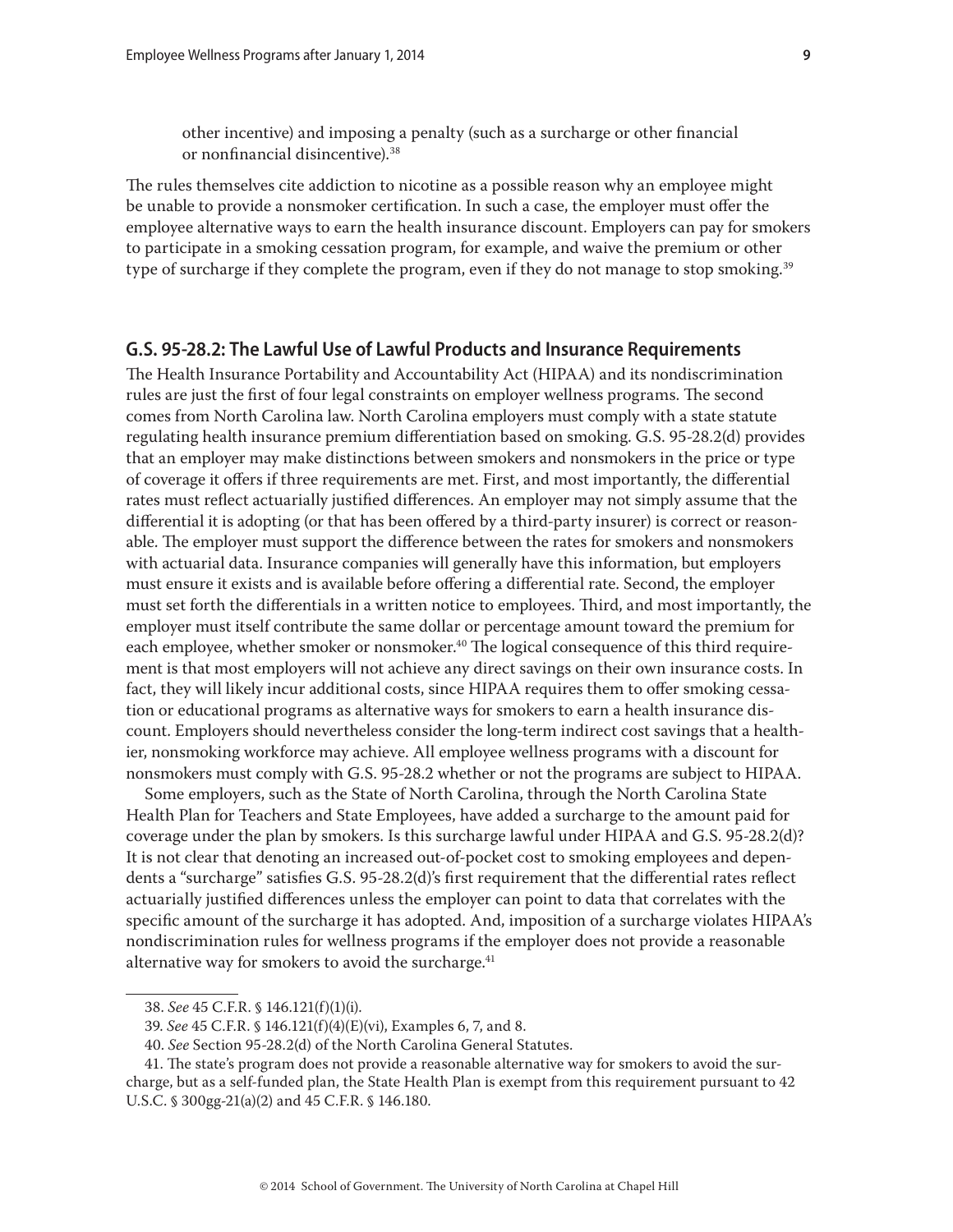#### **The ADA and Wellness Programs**

The Americans with Disabilities Act (ADA) sets up the third legal constraint on employee wellness programs. The Equal Employment Opportunity Commission (EEOC) has provided relatively little guidance to employers about how to make wellness programs ADA-compliant. In this respect, an employer's greatest risk in adopting and running a wellness program may be liability under the ADA. The ADA generally prohibits disability-related questions and medical examinations of current employees unless the inquiries or examinations are job-related and consistent with business necessity.42 This prohibition protects all employees, disabled and nondisabled alike.<sup>43</sup> The ADA makes an exception, however, for "voluntary medical examinations, including voluntary medical histories, which are part of an employee health program available to employees at that work site."44 In an Enforcement Guidance, the EEOC observes that wellness programs often include blood pressure screening, cholesterol testing, glaucoma testing, and cancer detection screening and notes that all of these tests may be given to an employee participating in an employer wellness program, provided the employee's participation is voluntary.<sup>45</sup>

The key is "voluntariness." What makes participation voluntary as opposed to involuntary is not entirely clear. In the Enforcement Guidance, the EEOC says only that "a wellness program is 'voluntary' as long as an employer neither requires participation nor penalizes employees who do not participate."46 In its annual informal question-and-answer sessions with the American Bar Association's Joint Committee on Employee Benefits, EEOC staff have repeatedly said that the commission will consider any wellness program that requires an employee to take a health risk assessment as a condition of participating in the group health plan to be "involuntary" and thus unlawful under the  $ADA^{47}$  EEOC staff have also noted that when penalties (or the loss of

47. *See* American Bar Association Joint Committee of Employee Benefits, *Questions for the EEOC Staff for the 2006 Joint Committee of Employee Benefits Technical Session* (May 4, 2006), Q/A 3, [www.americanbar.org/](www.americanbar.org/content/dam/aba/migrated/2011_build/employee_benefits/2006_qa_eeoc.authcheckdam.pdf) [content/dam/aba/migrated/2011\\_build/employee\\_benefits/2006\\_qa\\_eeoc.authcheckdam.pdf](www.americanbar.org/content/dam/aba/migrated/2011_build/employee_benefits/2006_qa_eeoc.authcheckdam.pdf); *Questions for the EEOC Staff for the 2008 Joint Committee of Employee Benefits Technical Session* (May 8, 2008), Q/A 2, [www.americanbar.org/content/dam/aba/migrated/2011\\_build/employee\\_benefits/](www.americanbar.org/content/dam/aba/migrated/2011_build/employee_benefits/eeoc_2008_.authcheckdam.pdf) [eeoc\\_2008\\_.authcheckdam.pdf;](www.americanbar.org/content/dam/aba/migrated/2011_build/employee_benefits/eeoc_2008_.authcheckdam.pdf) *Questions for the EEOC Staff for the 2009 Joint Committee of Employee Benefits Technical Session* (May 6, 2009), Q/A 2, [www.americanbar.org/content/dam/aba/migrated/2011\\_build/](www.americanbar.org/content/dam/aba/migrated/2011_build/employee_benefits/eeoc_2009.authcheckdam.pdf) [employee\\_benefits/eeoc\\_2009.authcheckdam.pdf](www.americanbar.org/content/dam/aba/migrated/2011_build/employee_benefits/eeoc_2009.authcheckdam.pdf); *Questions for the EEOC Staff for the 2010 Joint Committee of Employee Benefits Technical Session* (May 6, 2010), Q/A 4, [www.americanbar.org/content/](www.americanbar.org/content/dam/aba/migrated/2011_build/employee_benefits/2010eeoc_qa.authcheckdam.pdf) [dam/aba/migrated/2011\\_build/employee\\_benefits/2010eeoc\\_qa.authcheckdam.pdf;](www.americanbar.org/content/dam/aba/migrated/2011_build/employee_benefits/2010eeoc_qa.authcheckdam.pdf) *Questions for the EEOC Staff for the 2012 Joint Committee of Employee Benefits Technical Session* (May 10, 2012), Q/A 1, [www.americanbar.org/content/dam/aba/events/employee\\_benefits/2012\\_eeoc\\_final.authcheckdam.pdf.](www.americanbar.org/content/dam/aba/events/employee_benefits/2012_eeoc_final.authcheckdam.pdf) *See also* EEOC, Informal Discussion Letter entitled *ADA: Health Risk Assessments*, Aug. 10, 2009, [www.eeoc.gov/](www.eeoc.gov/eeoc/foia/letters/2009/ada_health_risk_assessment.html) [eeoc/foia/letters/2009/ada\\_health\\_risk\\_assessment.html;](www.eeoc.gov/eeoc/foia/letters/2009/ada_health_risk_assessment.html) EEOC, Informal Discussion Letter entitled *ADA: Disability-Related Inquiries and Medical Examinations; Health Risk Assessment*, March 6, 2009, [www.eeoc.gov/eeoc/foia/letters/2009/ada\\_disability\\_medexam\\_healthrisk.html.](www.eeoc.gov/eeoc/foia/letters/2009/ada_disability_medexam_healthrisk.html)

<sup>42.</sup> *See* 42 U.S.C. § 12112(d)(4)(A).

<sup>43.</sup> *See id.*; 29 C.F.R. § 1630.14(c); Equal Employment Opportunity Commission (EEOC), *Enforcement Guidance*: *Disability-Related Inquiries and Medical Examinations of Employees under the Americans with Disabilities Act (ADA)*, No. 915.002 (July 27, 2000), (hereinafter *Enforcement Guidance*) in discussion under "General Principles," [www.eeoc.gov/policy/docs/guidance-inquiries.html.](www.eeoc.gov/policy/docs/guidance-inquiries.html)

<sup>44.</sup> *See* 42 U.S.C. § 12112(d)(4)(B).

<sup>45.</sup> *See* EEOC, *Enforcement Guidance, supra* note 43, at Question #22.

<sup>46.</sup> *See id*. *See also* EEOC, Informal Discussion Letter entitled *ADA: Voluntary Wellness Programs & Reasonable Accommodation Obligations*, Jan. 18, 2013, [www.eeoc.gov/eeoc/foia/letters/2013/](www.eeoc.gov/eeoc/foia/letters/2013/ada_wellness_programs.html) [ada\\_wellness\\_programs.html.](www.eeoc.gov/eeoc/foia/letters/2013/ada_wellness_programs.html)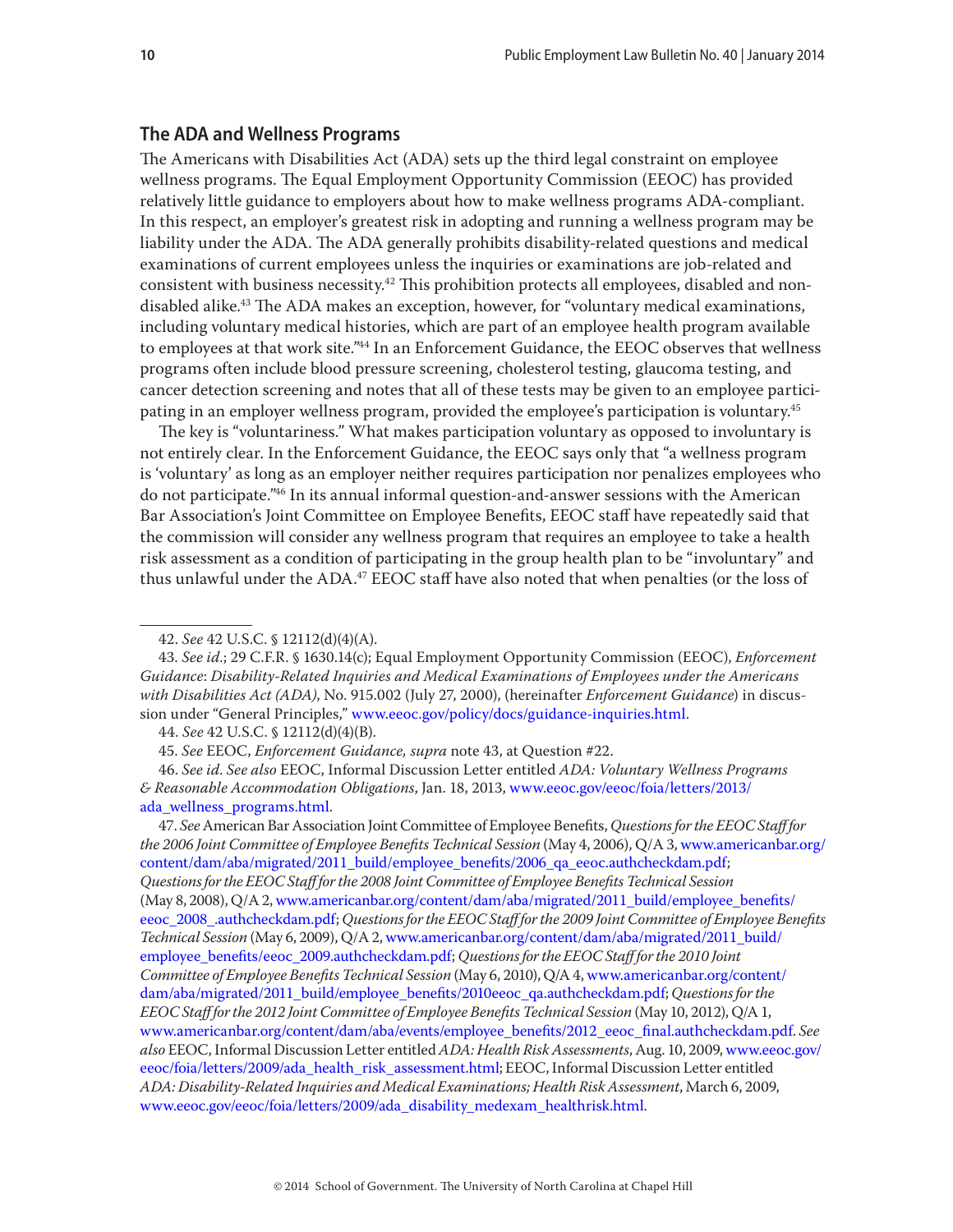a reward) become large enough, they may make wellness programs for all practical purposes involuntary.<sup>48</sup>

One question posed to the EEOC staff concerned employers who have disease management programs integrated into their group health plans. Those employers are sometimes frustrated with employees who fail to follow—or refuse to follow—the treatment recommendations of the disease management case workers. The question posed the example of a diabetic who refuses a diabetes case manager's offer to help the employee control her diet, check her blood sugar, take insulin, and make sure that she has both her hemoglobin and her eyes checked once a year steps that are part of a generally accepted standard of treatment for diabetes and that could lead to lower long-term costs in treating the disease. Under the ADA, are employers permitted to require uncooperative employees to pay higher out-of-pocket premiums or deductibles as a form of punishment for failure to follow the disease professional's recommendations? The EEOC legal staff's response to this question noted that the EEOC has not taken a formal position on this particular issue, but that any sort of punitive measure would seem to be designed to coerce the employee into participating in the disease management program. That, of course, would violate the ADA's requirement that participation in a wellness program be voluntary.<sup>49</sup>

More recently the EEOC has expressed an opinion, through the publication of an informal discussion letter, on an employer's duty to provide a reasonable accommodation to an employee who wishes to participate in a wellness program but who cannot engage in an activity-only program or meet a health-related outcome because of a disability. Although it does not refer to HIPAA's nondiscrimination rule for wellness programs, the EEOC's position is consistent with it. In the opinion letter, the EEOC advises that a reasonable accommodation in the form of some alternative activity or standard must be made available to allow an individual with a disability to participate in the program and earn a reward.<sup>50</sup> Further guidance from the EEOC may be forthcoming. On May 8, 2013, the EEOC convened a panel of experts on wellness programs.<sup>51</sup> Such a meeting is frequently a precursor to the development of an enforcement guidance.

All employee wellness programs, whether they are subject to HIPAA or not, must comply with the ADA's voluntariness standard.

<sup>48.</sup> *See* American Bar Association Joint Committee of Employee Benefits, *Questions for the EEOC Staff for the 2007 Joint Committee of Employee Benefits Technical Session* (May 10, 2007), Q/A 4, [www.americanbar.org/](www.americanbar.org/content/dam/aba/migrated/2011_build/employee_benefits/2007_eeoc.authcheckdam.pdf) [content/dam/aba/migrated/2011\\_build/employee\\_benefits/2007\\_eeoc.authcheckdam.pdf;](www.americanbar.org/content/dam/aba/migrated/2011_build/employee_benefits/2007_eeoc.authcheckdam.pdf) *2009 Joint Committee of Employee Benefits Technical Session* (May 6, 2009), Q/A 2, *supra* note 47; *Questions for the EEOC Staff for the 2011 Joint Committee of Employee Benefits Technical Session* (May 5, 2011), Q/A 2 and Q/A 3, [www.americanbar.org/content/dam/aba/events/employee\\_benefits/2011\\_eeoc\\_final\\_qas.authcheckdam.pdf](www.americanbar.org/content/dam/aba/events/employee_benefits/2011_eeoc_final_qas.authcheckdam.pdf); *2012 Joint Committee of Employee Benefits Technical Session* (May 10, 2012), Q/A 1,*supra* note 47. *See* EEOC, Informal Discussion Letter entitled *ADA & GINA: Incentives for Workplace Wellness Programs*, June 24, 2011, [www.eeoc.gov/eeoc/foia/letters/2011/ada\\_gina\\_incentives.html](www.eeoc.gov/eeoc/foia/letters/2011/ada_gina_incentives.html).

<sup>49.</sup> *See 2006 Joint Committee of Employee Benefits Technical Session* (May 4, 2006), Q/A 2, *supra* note 47. The EEOC staff indicated that they were continuing to study the issue at their 2007 meeting with the Joint Committee. See *2007 Joint Committee of Employee Benefits Technical Session* (May 10, 2007), Q/A 4, *supra* note 48.

<sup>50.</sup> *See* EEOC, Informal Discussion Letter entitled *ADA: Voluntary Wellness Programs & Reasonable Accommodation Obligations*, *supra* note 46..

<sup>51.</sup> See the EEOC's press release, *Employer Wellness Programs Need Guidance to Avoid Discrimination,*  May 8, 2013, [www.eeoc.gov/eeoc/newsroom/release/5-8-13.cfm](www1.eeoc.gov/eeoc/newsroom/release/5-8-13.cfm).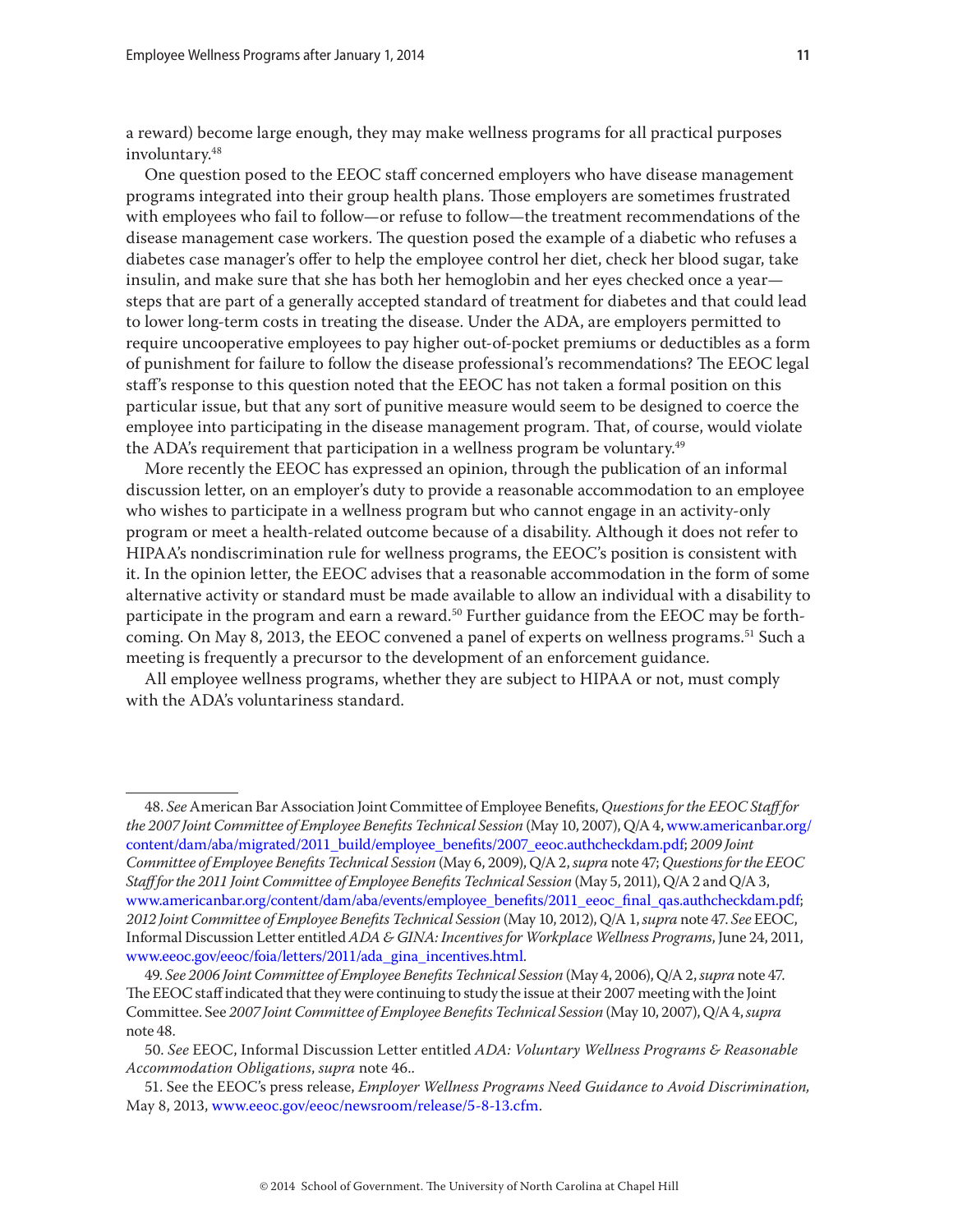#### **GINA and Wellness Programs**

The Genetic Information Nondiscrimination Act of 2008 (GINA) is the last of the four legal constraints that an employer must consider when designing a wellness program. It has added another wrinkle to the analysis of whether a wellness program is legally compliant. Title II of GINA prohibits discrimination in employment on the basis of genetic information and medical history and expressly prohibits employers from asking for genetic information as part of a routine medical history.<sup>52</sup> In contrast to the Americans with Disabilities Act (ADA), GINA does not permit employers to ask for genetic information after a contingent offer of employment, nor does it allow employers to ask current employees for genetic history even where the information is arguably job-related and consistent with business necessity. Under GINA, genetic information includes family medical history as well as information obtained through an individual's or family member's genetic tests.53

GINA does recognize an exception that allows an employer to acquire genetic information about an employee or family members—when it offers health or genetic services, including wellness programs, on a voluntary basis.<sup>54</sup> The individual receiving the services must give prior voluntary, knowing, and written authorization. In contrast to the unwillingness of the Equal Employment Opportunity Commission (EEOC) to take a position on whether financial incentives can be construed to make participation in a wellness program involuntary under the ADA, the commission's GINA regulations make clear that employers may not offer financial inducements for individuals to provide genetic information, including their medical history and that of their spouses and family members, as part of a wellness program.55

Thus, in including any form of health risk assessment in a wellness incentive, employers must ensure that the physicians or other medical professionals performing an examination or evaluating the results of a questionnaire do not ask for family medical history or the results of any genetic testing the employee has had. Employers should not assume medical professionals have any knowledge of the employment provisions of GINA. The employer must ensure the medical professionals involved in health risk assessments do not ask for any information protected by GINA. An employer does not have to set out intentionally to ask for genetic information to violate GINA: violation occurs if an employer unintentionally obtains genetic information or family history.

But what if the medical provider an employer uses does in fact ask for family medical history or genetic test results even though the employer has told the provider not to do so? On its website page on GINA, the EEOC advises,

If a covered entity tells its health care provider not to collect genetic information and the health care provider does so anyway, the employer will not be liable for that particular collection of genetic information, but the covered entity must take additional reasonable measures within its control to prevent this behavior

<sup>52.</sup> The Genetic Information Nondiscrimination Act (GINA) is codified at 42 U.S.C. §§ 2000ff–2000ff-11. The EEOC's GINA regulations are at 29 C.F.R. pt. 1635.

<sup>53.</sup> Under GINA, a genetic test is an analysis of human DNA, RNA, chromosomes, proteins, or metabolites that detects genotypes, mutations, and chromosomal changes. A test that does not do these things is not a genetic test. A test to detect the presence of disease that does not involve analysis of genotypes, mutations, or chromosomes is not a genetic test. *See* 29 C.F.R. § 1635.3(f).

<sup>54.</sup> *See* 29 C.F.R. § 1635.8.

<sup>55.</sup> *See* 29 C.F.R. § 1635.8(b)(2)(ii).